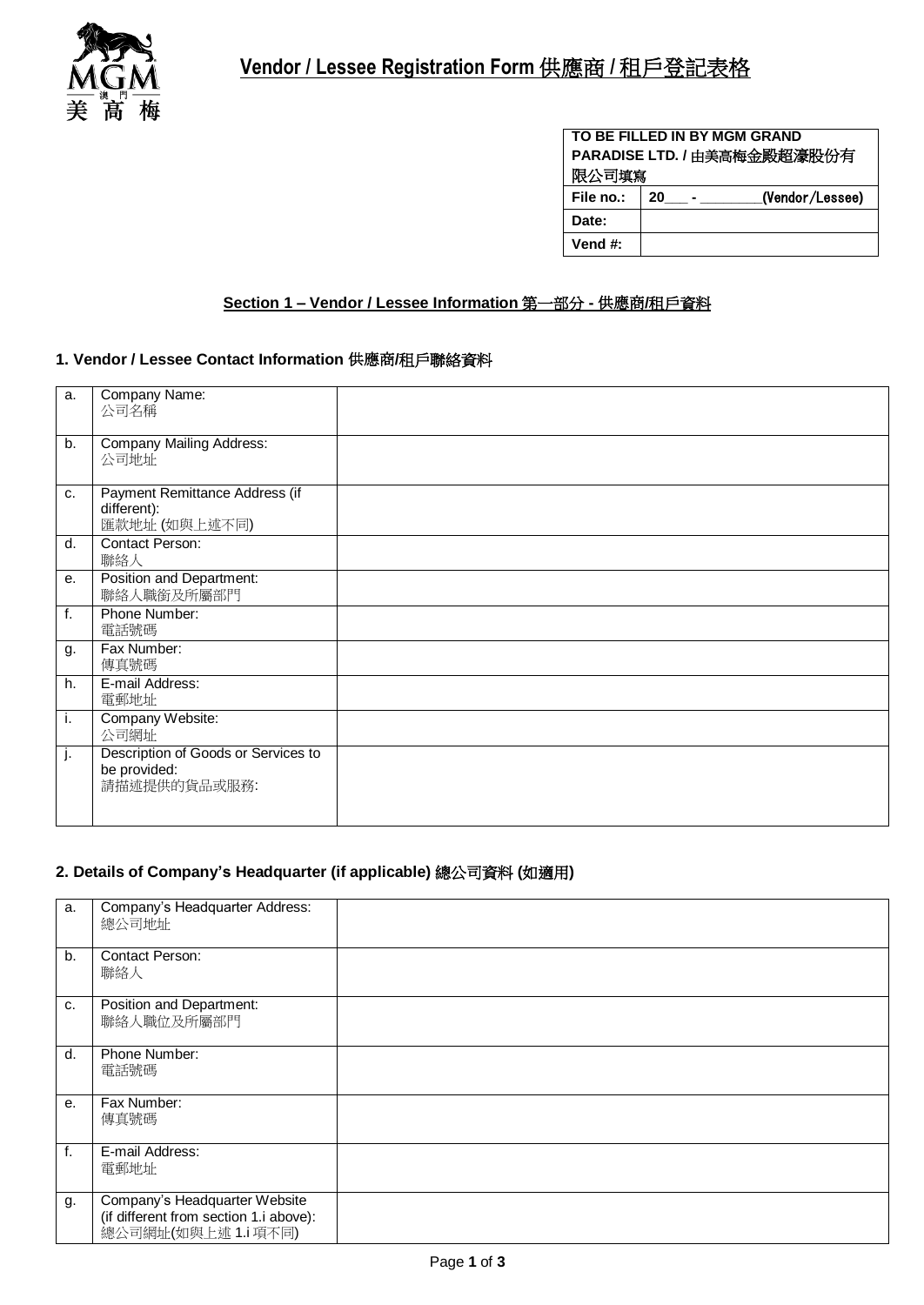

## **3. Company Registration Information** 商業登記資料

Please submit a copy of your business registration document with this application 請提供有效之商業登記文件

| a. | Company's Registered Name:<br>公司登記名稱                                                               |                                                                                                                                                                                       |
|----|----------------------------------------------------------------------------------------------------|---------------------------------------------------------------------------------------------------------------------------------------------------------------------------------------|
| b. | Date and Place of Incorporation:<br>開業日期及地點                                                        |                                                                                                                                                                                       |
| C. | <b>Registration Number:</b><br>商業登記號碼                                                              |                                                                                                                                                                                       |
| d. | Type of Organization:<br>(Please check the relevant box<br>with " $X$ ")<br>公司類別<br>(請於適當空格內填入"X") | Sole Proprietorship 獨資經營<br>Partnership 合夥公司<br>Private Limited Liability Company / Corporation 有限公司<br>Publicly Listed - Listed Stock Exchange Market & Stock Code:<br>Other 其他<br>H |
| е. | Number of Employees:<br>員工人數                                                                       |                                                                                                                                                                                       |
| f. | Invoice & Payment Currency<br>發票及付款貨幣單位                                                            |                                                                                                                                                                                       |

### **4. Banking Information (for TT Payment)** 銀行資料 **(**供匯款用**)**

| a. | <b>Bank Name</b><br>銀行名稱      |  |
|----|-------------------------------|--|
| b. | <b>Bank Address</b><br>銀行地址   |  |
| C. | <b>Account Number</b><br>戶口號碼 |  |
| d. | <b>SWIFT Code</b><br>電匯碼      |  |

#### **5. Macau SME Status** 澳門中小企業狀況 : (Please circle as appropriate 請圈出適用者)

| а. | 50% or greater owned by a Macau Resident<br>企業50%以上資本由澳門居民擁有                                      | Yes / No<br>是/否 |
|----|---------------------------------------------------------------------------------------------------|-----------------|
| b. | Macau Micro-Business Enterprise (i.e. number of employees not more than 15)<br>澳門小型企業(僱員人數不超過15人) | Yes / No<br>是/否 |
| c. | Enterprise owned by Macau First Time Entrepreneur aged between 21 and 44                          | Yes / No        |
|    | 首次創業的澳門青年(介乎二十一歲至四十四歲)經營的商業企業                                                                     | 是/否             |
| d. | Made-in-Macau Business Enterprise                                                                 | Yes / No        |
|    | "澳門製造"企業                                                                                          | 是/否             |